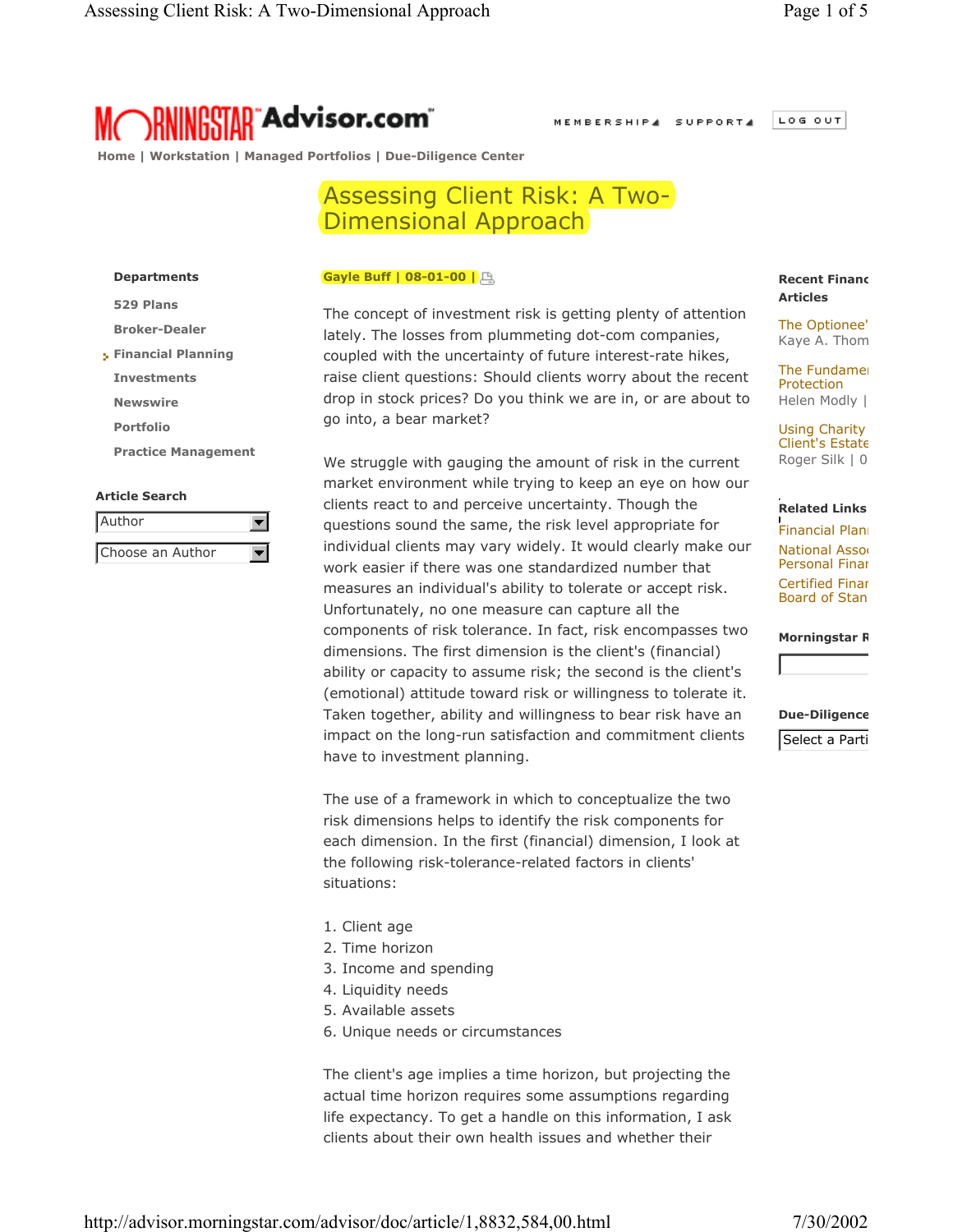parents are still living--and, if not, at what age they died and what was the cause. Consider, for example, the client that plans to retire at age 65, but because of health risks and family history, you believe that life expectancy may be shortened. Thus, there would be fewer years of spending down assets and, therefore, a higher risk-taking capacity than someone who may have a longer expected spending horizon. Generally, the longer the accumulation period relative to the withdrawal period, the greater the capacity for risk. The shorter the accumulation period and the longer the withdrawal period, the less capacity for risk.

Next, I try to assess client consumption. For instance, consider the client who spends 75% of an \$80,000 annual income and the client who spends 120% of a \$250,000 annual income. The client with a lower consumption, independent of the absolute income level, has the capacity to bear greater risk. I try to keep in mind that clients prefer to maintain a steady consumption level throughout life. (Economists refer to this as "life-cycle spending.") People prefer to spread their consumption of goods and services evenly over their lives to the extent that this is possible, and in particular, people prefer that consumption not fall sharply when they retire.

Even so, consumption is a moving target, and it is helpful to remember that risk is a dynamic concept. Like tactical allocators, planners must respond to changing conditions. When greater cash flow is required, overall portfolio risk should be reduced. As cash-flow needs fall, greater risk can be assumed again. For instance, many clients feel more able to bear risk after they've paid off college expenses for their children. Also, the greater the number of dependents in the household, the less capacity for risk generally. In application, this may mean setting up target ranges for stocks, bonds, and cash that allow for adjustments that accommodate changing risk capacity. Normally I use a spread of 20% to 30% in stocks and bonds and 5% to 10% in cash, depending upon current and projected liquidity needs. For example, the range for a specific client may look like this: stocks 50% to 70%, bonds 30% to 50%, cash 0% to 5%.

When income is the principal source of consumption, the planner must also consider factors that would cause the income stream to change, such as disability, job loss, and economic events that may affect the industry the income is derived from. The more variable the income stream (realestate sales, poor work history, illness, family problems), the less capacity for risk.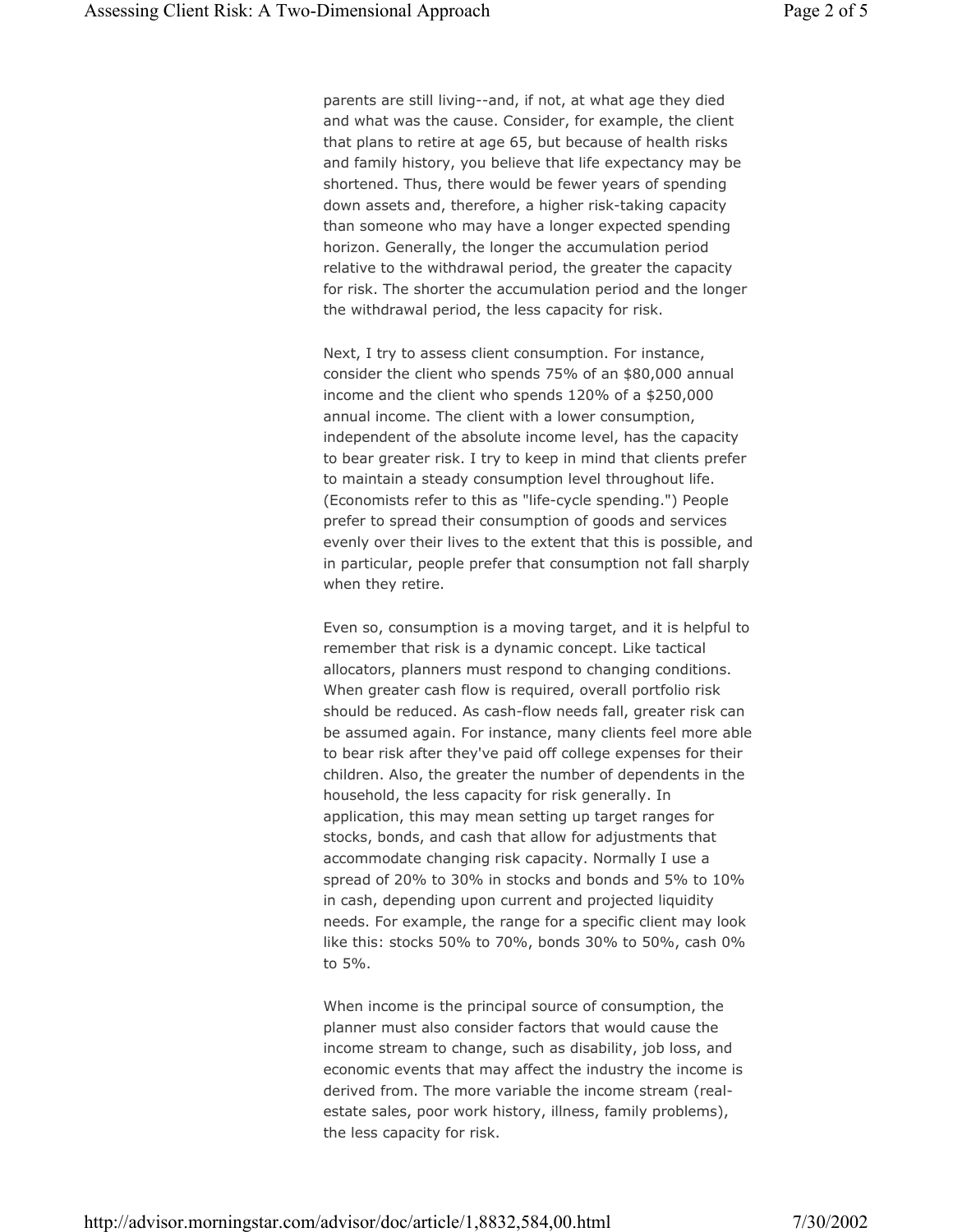In this context, I also consider the presence or absence of insurance policies in the risk-tolerance equation. Does the client have disability, life, and long-term care coverage in force? Is the coverage adequate? If so, the client has a greater financial capacity to take risk and absorb negative consequences.

In general, the higher the probability that client liquidity needs may increase, the lower the risk capacity. It will require all of a planner's judgment to determine or anticipate circumstances where clients may require lump sum amounts or suddenly have to take on serious ongoing expenses. I look for any special circumstances, like children with disabilities, major health concerns of the primary income earner, aging parents who may require paid care but are without resources to pay for it, any "unique" (i.e., costly, dangerous) hobbies or interests and any special attitudes or beliefs that influence a person's willingness to take on risk. These are not always obvious. As time goes on, I've found that experience with a wide range of client circumstances allows me to relate similar client situations and generalize to other client circumstances.

Next, I consider asset level. Paradoxically, the lower the level of assets, the lower the risk capacity. When assets are perceived to be inadequate, the inclination is often to accept greater risk to "make up" for limited savings. This is the wrong approach. The best planning for clients with insufficient funds is to help them save more and lower the risk in their investments until their resources are less limited.

The financial or procedural dimension of risk can have a significant impact on the emotional or personal dimension. When clients are helped to sort out the financial elements of their risk capacity, they become more confidant that their real needs will be met by the investment plan. These moreobjective factors in the risk-tolerance equation can be used to educate the client about risk, which can result in attitude changes toward it. Client confidence in the process increases the likelihood of remaining disciplined and staying the course during the inevitable changing tides of the market.

In the personal dimension, there appears to be some confusion between how planners view risk and the way their clients define it. Among professionals, willingness to assume risk is generally thought to rely on some assessment of the "level of uncertainty of return" a client will emotionally tolerate. However, behavioral research on decision-making indicates that people exhibit loss aversion instead of risk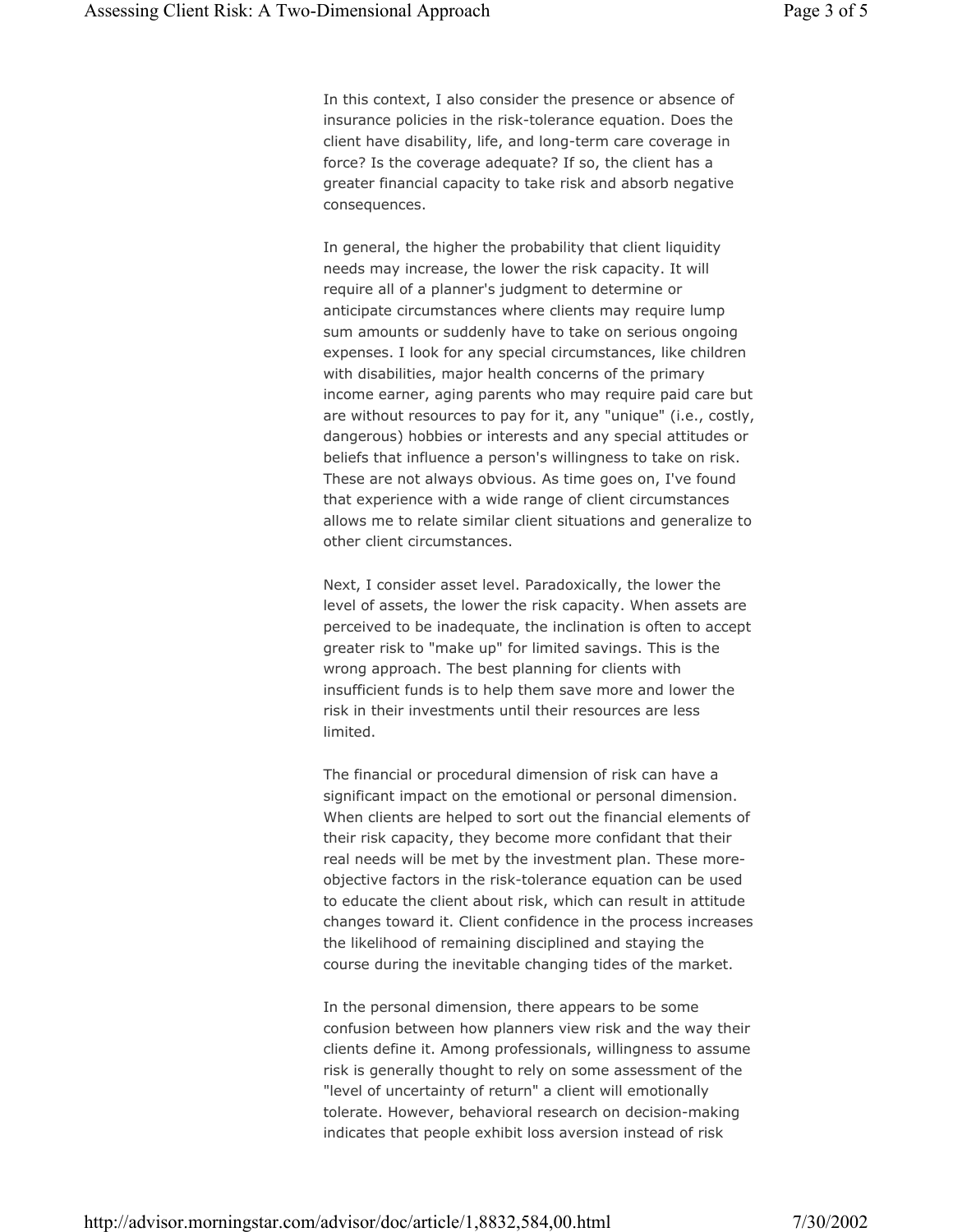aversion. In situations where the probability of loss is very large, people exhibit risk-seeking (rather than risk-averse) behavior. Those losses are so painful that individuals will gamble (increase uncertainty) to avoid the realization of a loss. More generally, the research indicates that losses feel worse than a proportionate amount of gains feel good. Therefore, to assess willingness to assume risk, it may be more meaningful to talk to clients in terms of probability of loss or downside risk, instead of the more traditional risk measures like standard deviation of returns or volatility.

Behaviorists now believe that two things get in the way of rational decision-making: emotions (which represent a lack of control over our environment) and cognition or beliefs that lead to failures in understanding. People tend to be very sensitive to changes in the level of their assets and relatively insensitive to absolute value. Clients react more to shortterm fluctuations in asset value and seem indifferent to terminal or long-run wealth. Obviously, this would influence client willingness to tolerate shifts in asset value that we professionals may view as less meaningful when considering client long-run objectives. We can help assuage client fears by educating them in how markets behave, and by providing them with historical data on both long-run market averages and year-to-year changes in value.

When the assessment process is completed, we might find that clients are willing to assume more risk than they are able. Behaviorists have identified the phenomena of overconfidence, in which people exhibit more confidence in the validity of their conclusion than is justified by their past success rate. Some clients will inevitably conclude that aggressive-growth stocks always double in value every three months, based on their most recent experiences. Not fully understanding or believing the statistical changes of a large loss, they may insist on holding concentrated portfolios of currently hot sectors, in an effort to beat the market or make up for lack of prior savings. However, generally, I find that clients are more risk averse than they may initially appear. In either case, asking clients how they feel about risk will not elicit the best answer and will do little to determine the appropriate portfolio for their unique financial and emotional circumstances.

Armed with data from a client's situation, planners can educate and inform clients about the nature of risk. If they then add an understanding of the other dimension of risk tolerance--the emotional and cognitive issues that influence a client's willingness to accept risk--planners can provide clarification and guide their clients to a portfolio that works